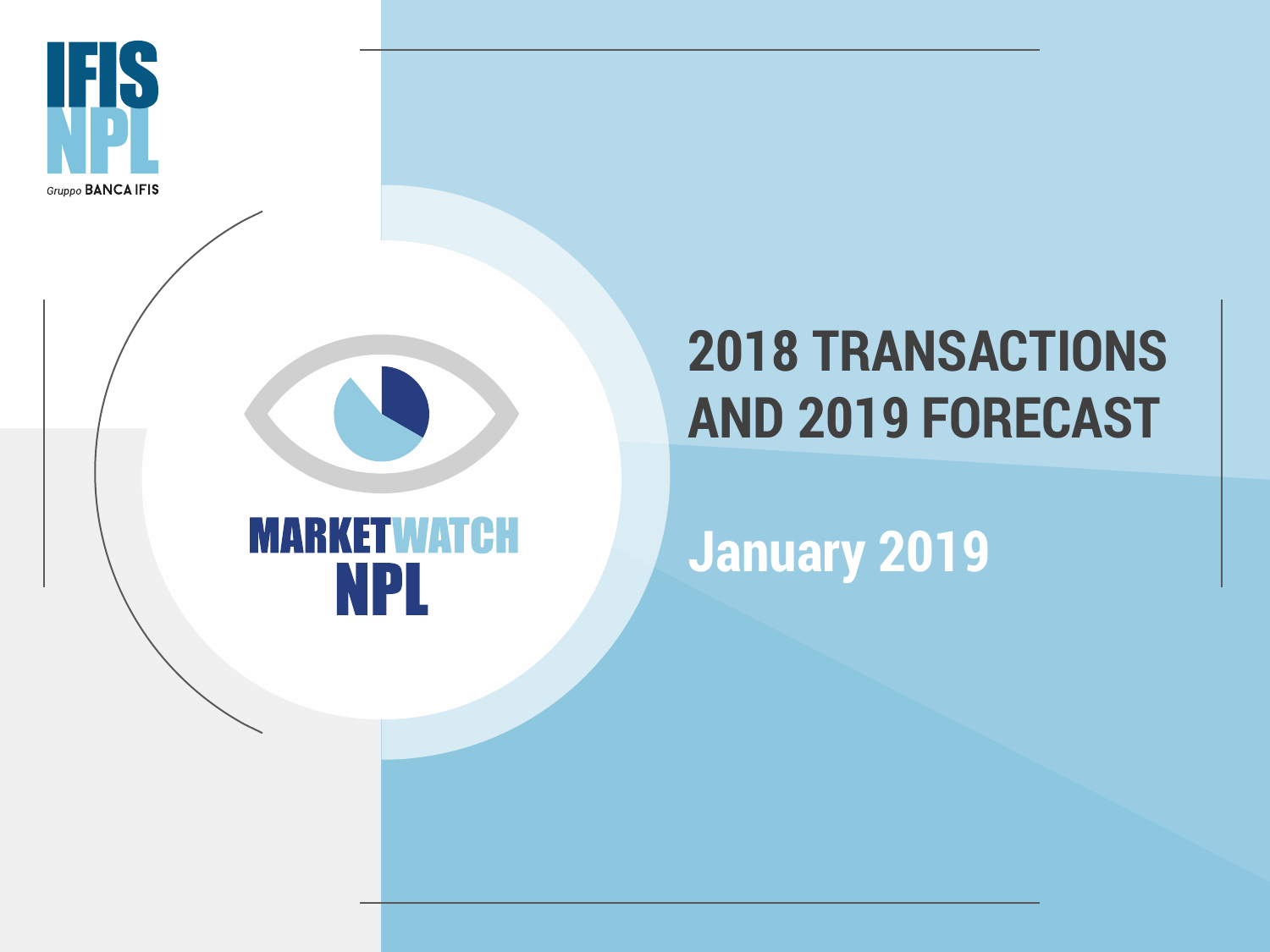

## Executive Summary.

 $\bullet$ 

| <b>Banks' NPE scenario</b>      | 55 Bn€<br>reduction of banks' NPEs<br>from December 2017 to<br>September 2018 (-21%)<br>Page #4             | $-49$ Bn $\epsilon$<br><b>Gross NPLs in banks' balance</b><br>sheets from December 2017 to<br>November 2018 (-29%)<br>Page #5 | $-44,3%$<br>the reduction of EU NPL ratio from<br>2015 YE to Q3 2018, one of the<br>strongest amongst the European<br>Countries<br>Page #8 |  |  |
|---------------------------------|-------------------------------------------------------------------------------------------------------------|-------------------------------------------------------------------------------------------------------------------------------|--------------------------------------------------------------------------------------------------------------------------------------------|--|--|
| <b>NPL transactions</b><br>2018 | $66 Bn \epsilon$<br><b>NPL transactions in FY</b><br>2018<br>Page #10                                       | 17 Bn€<br>estimated market value<br>of 2018 transactions<br>Page #11                                                          | <b>44% GACS</b><br>of total transactions 2018<br>Page #10                                                                                  |  |  |
| <b>NPL pipeline</b><br>2019     | 50 Bn€<br><b>NPL transactions</b><br>expected in FY 2019<br>based on current<br>disclosed deals<br>Page #10 | <b>39% Secondary</b><br>Market of total 2019<br>transactions estimated in<br>pipeline<br>(vs 2% in 2018)<br>Page #10          | <b>18% GACS</b><br>of total transactions in pipeline<br>forecasted for 2019<br>Page #10                                                    |  |  |
| <b>Big Picture on Italy</b>     | 266 Bn€<br>in November 2018 the total Gross Bad<br>Loans managed by banks, funds and<br>servicers           | 45%<br>Page #19                                                                                                               | of the NPL transactions is<br>managed by 8 servicers<br>Page # 20                                                                          |  |  |

**MARKET WATCH NPL**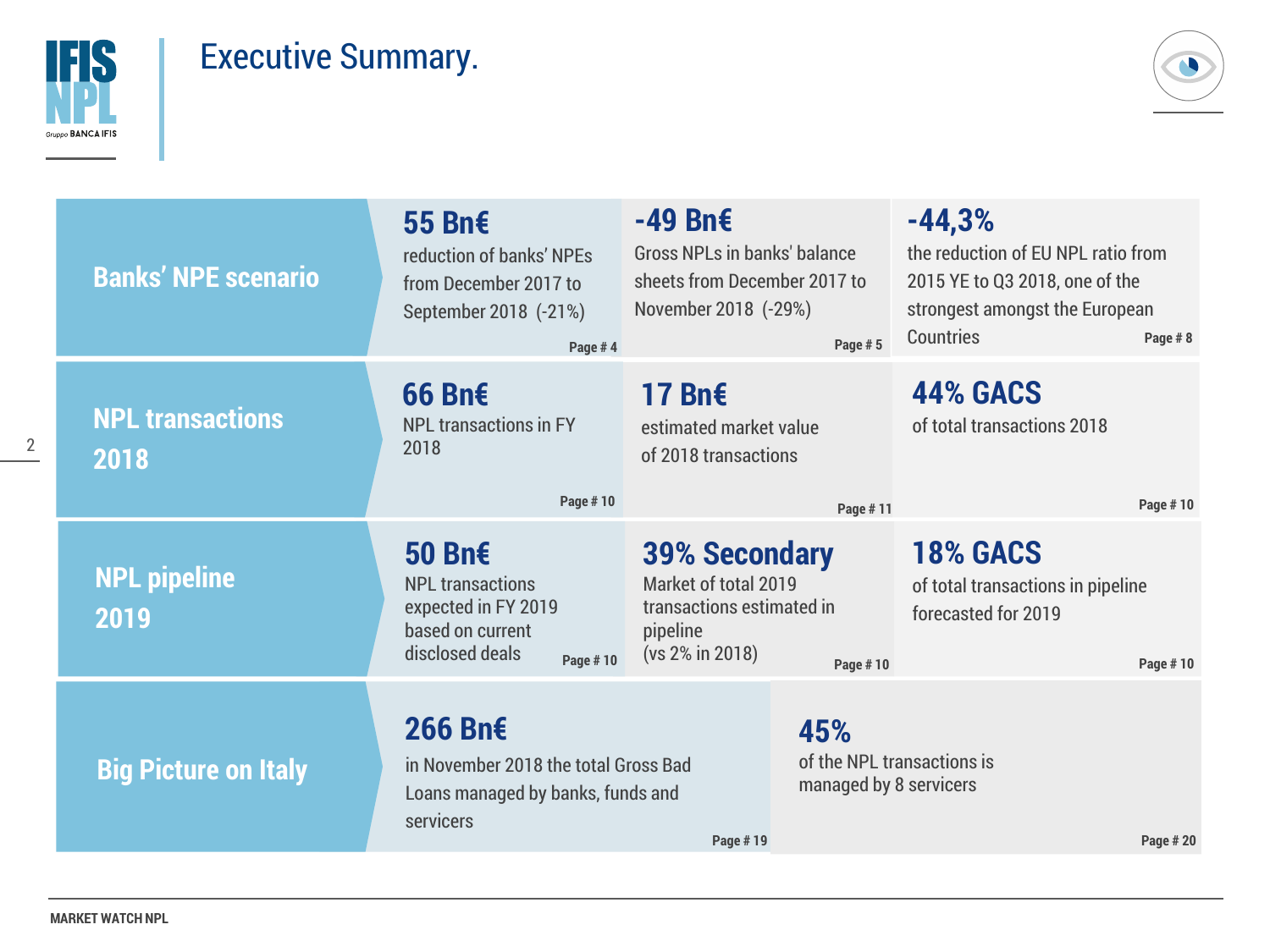



# **BANKS' NPE SCENARIO**

**I**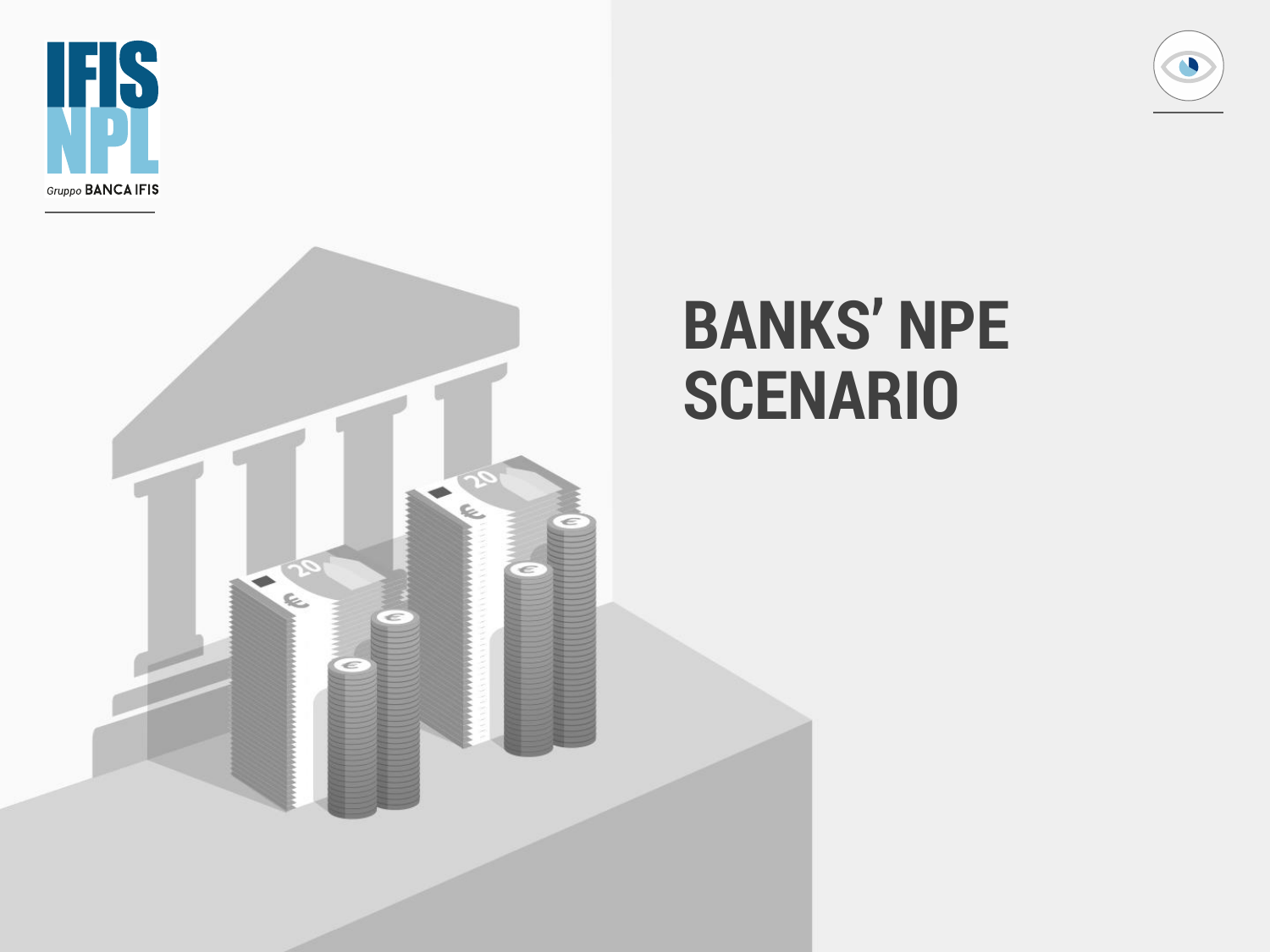

Banks' NPEs reduced by 55 Bn€ (-21%) from YE 2017 to Q3 2018 due increasing disposal of bigger NPL portfolios. Strong suasion of ECB supervision.



#### **Bank NPE** - Bn€

**MARKET WATCH NPL**

 $\bullet$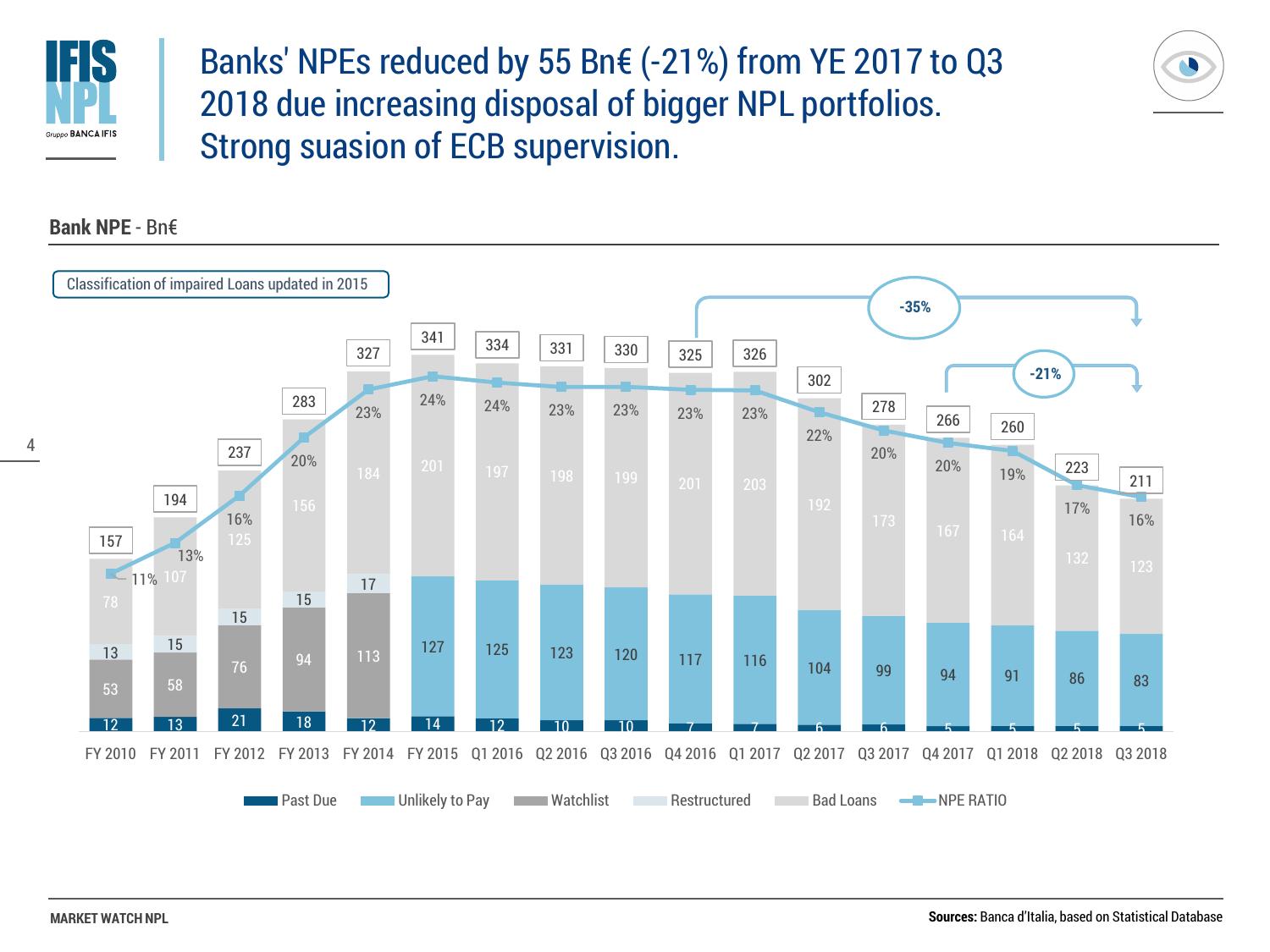

## Bank Gross Bad Loans showed the biggest drop (-49 Bn€) in 2018. A big share of secured and corporate loans remains on banks' balance sheets.





#### **Bank Gross Bad Loans** - Bn€ and Percentages

**Bank Gross Bad Loans** – Percentages of Corporate and Secured loans (% on total Bad Loan)



#### **Highlights**

- Bank Gross Bad Loans dropped by 44 Bn€ in Q3 2018 and other 5 Bn€ in November
- the end of 2018 Bad Loan stock of 13 Bn€ at a further drop in Bank Gross  $\circ$  The forecast scenario shows

The breakdown of Gross Bad Loans highlights the highests percentage of Corporate Loans (77%). The Secured portion of Bad Loans is around 50%

**MARKET WATCH NPL**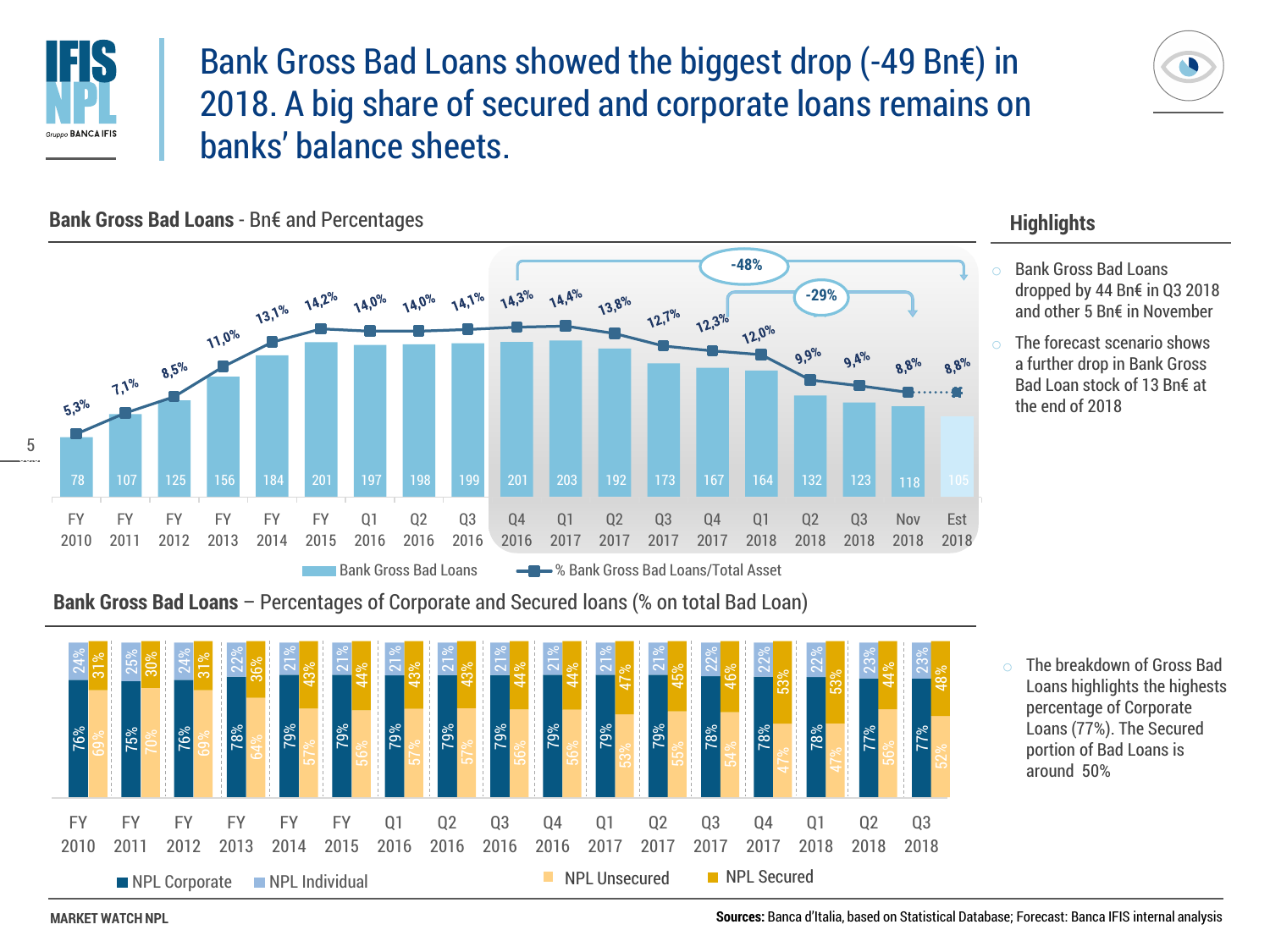

Net Bank Bad Loans showed a significant downtrend reaching 38 Bn€ at November 2018 as combined result of portfolio disposal and an increase in Bad Loan Coverage.





#### **Highlights**

- The Bank Net Bad Loan shows a significant downtrend in the last 2 years
- The november 2018 value was 38 Bn€ at the same level of 2010

#### **Bank Bad Loan Coverage** - Percentages



o the Bank Bad Gross Loan Coverage increased to 68,1% from 61,7% at Year End 2017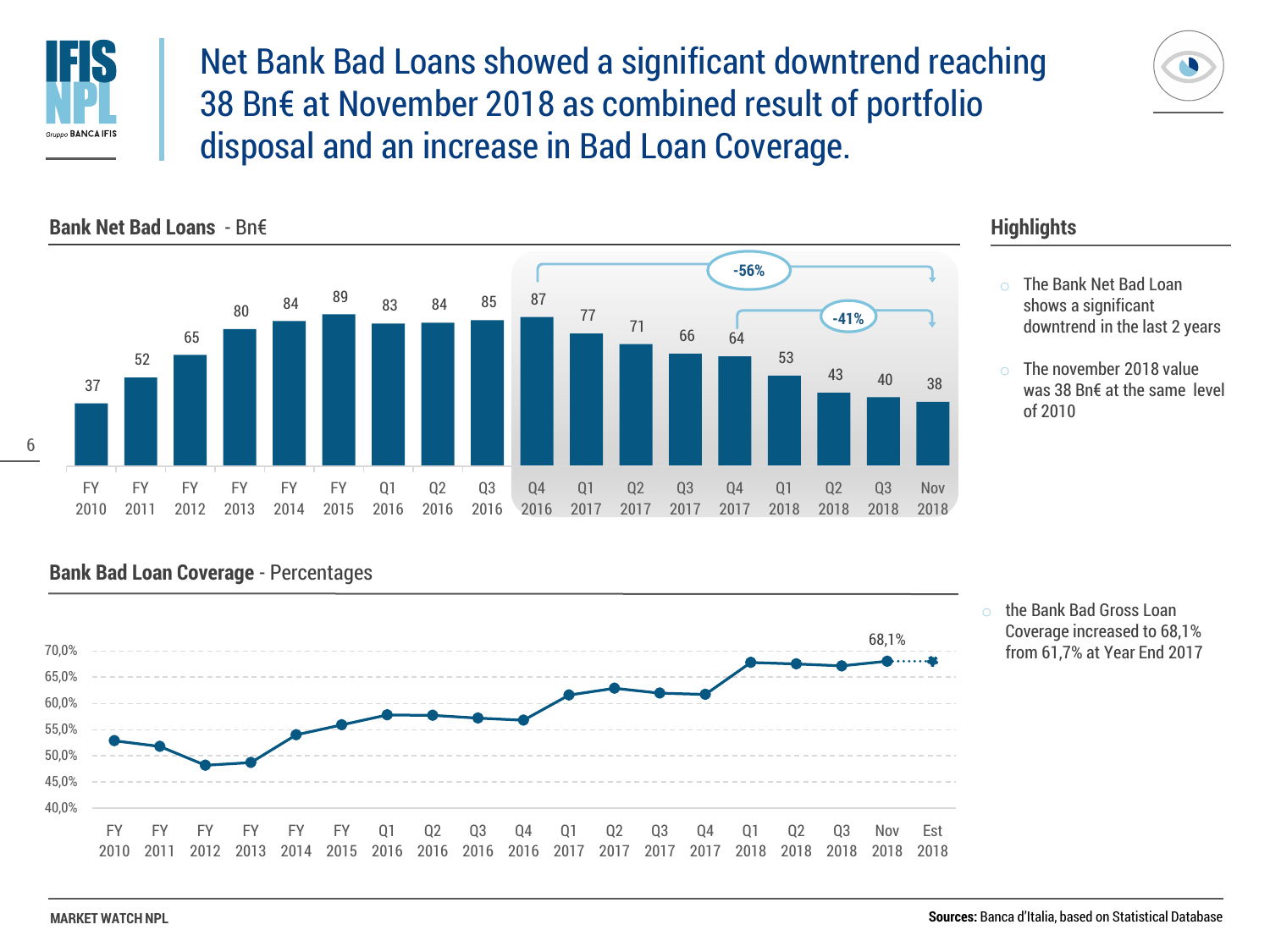

## The Net Unlikely to Pay shows a declining trend since 2015 due to a strong increase of UTP Coverage ratio.





#### **Highlights**

The net UTPs show a continuing declining trend

#### **Bank Unlikely to Pay and Past Due Coverage -** Percentages



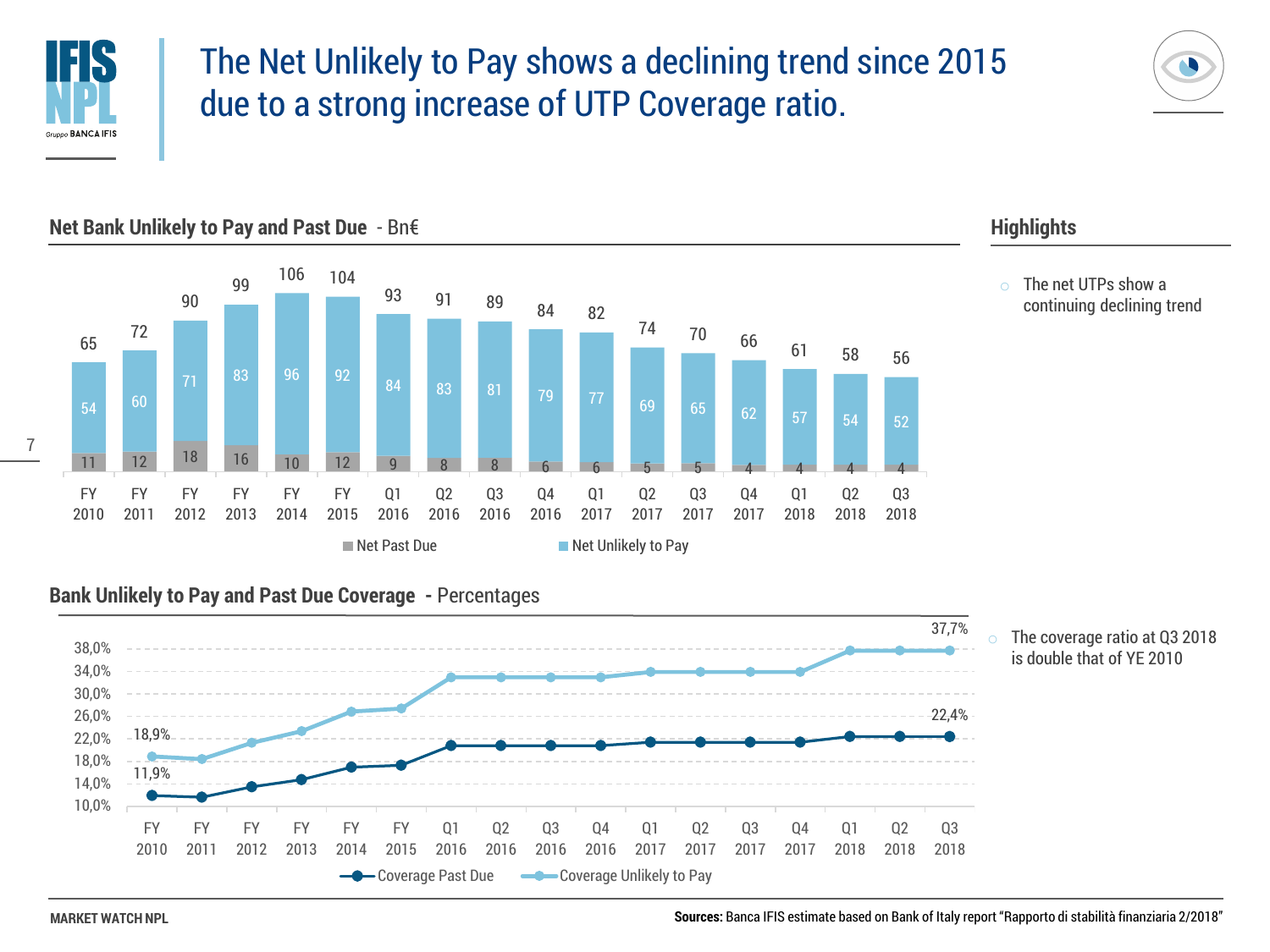

## Italy shows one of the strongest reductions in Gross NPL ratio amongst the European Countries.





#### **Bank Gross Bad Loan/Total Asset by debtor type** - Percentages





#### **Highlights**

The corporate Bank NPL ratio is 3 p.p. higher than total ratio

- $\circ$  In the last 2 years the reduction of Italian NPL ratio was among the highest (-44,3%)
- Despite progress, EU NPL ratio is 6 p.p. lower than the Italian one as of Q3 2018
- In the same period Italy Net Bad Loan dropped from 89 Bn€ to 40 Bn€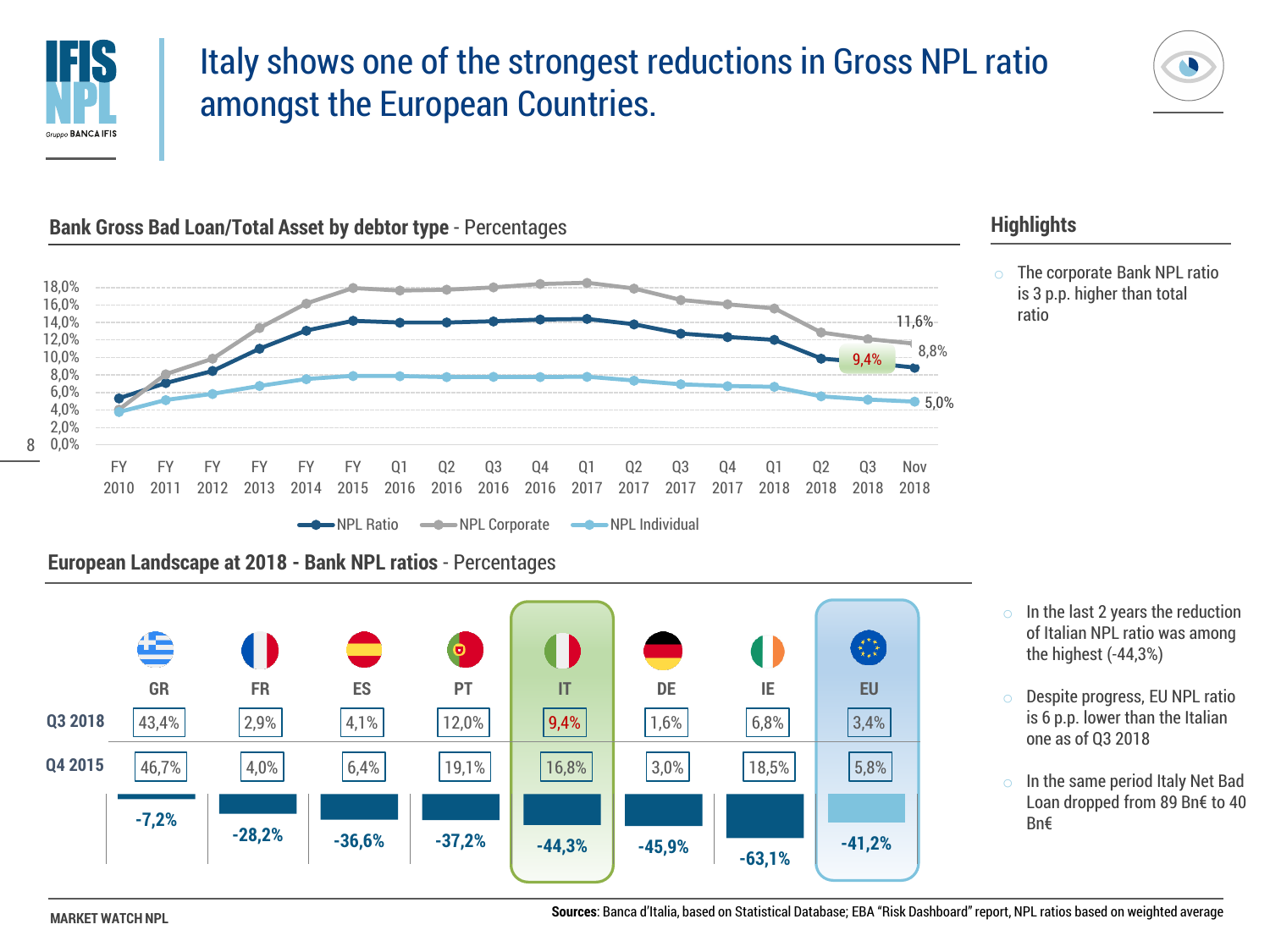



# $%$  $\leq$

# **NPL TRANSACTIONS AND PIPELINE**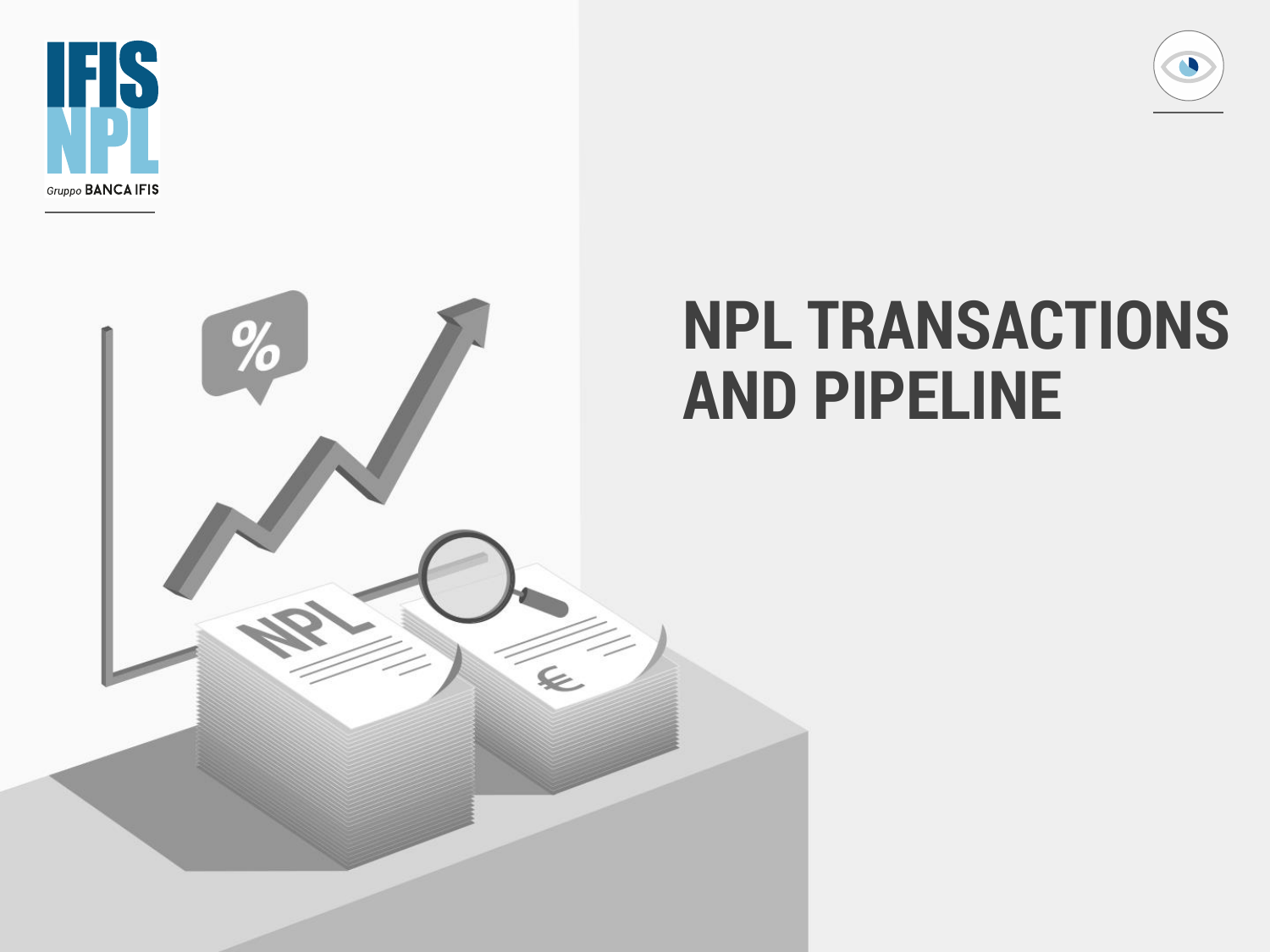

## 2018 NPL transactions reached 66 Bn€ and the 2019 pipeline has already reached 50 Bn€ of potential volume.





#### **Highlights**

o The 2018 NPL transactions amounted to 66 Bn€, almost half of which were through securitization with GACS scheme (44% of total amount)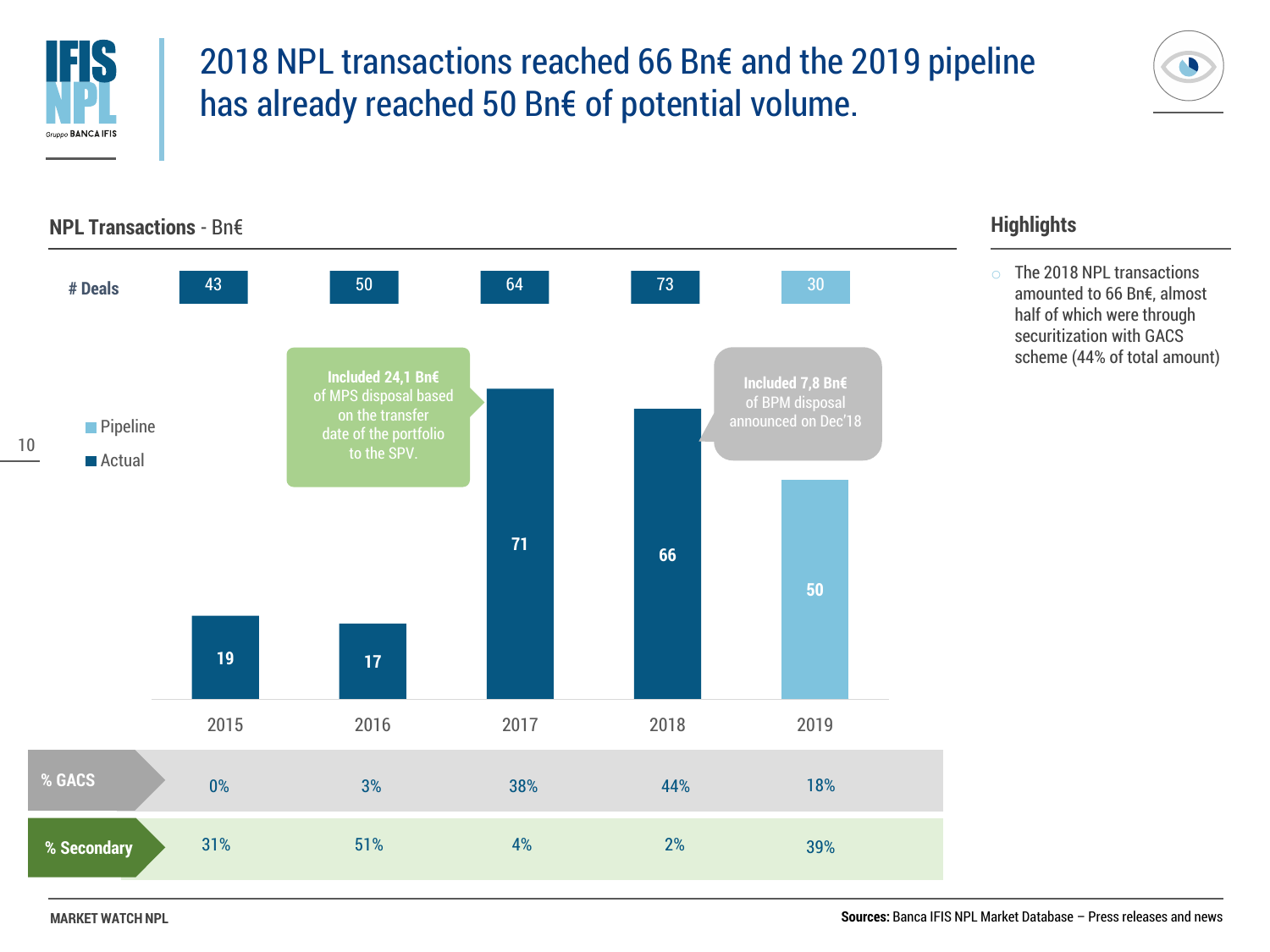

## The average market value of 2018 transactions is around 17 Bn€.



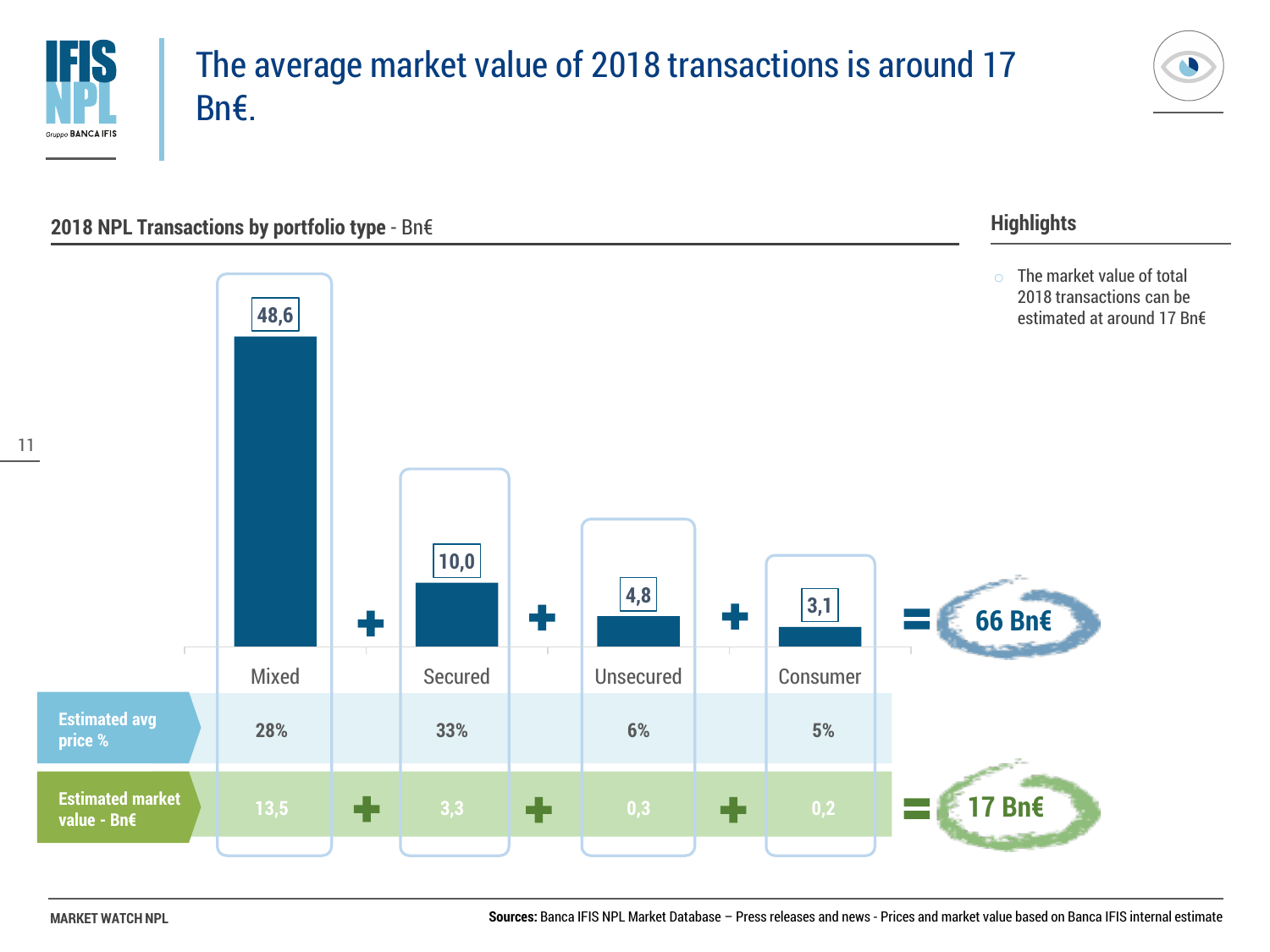

## 2018 Transaction prices of mixed deals are closed to secured level and higher than 2017 average price (28% vs 19%).



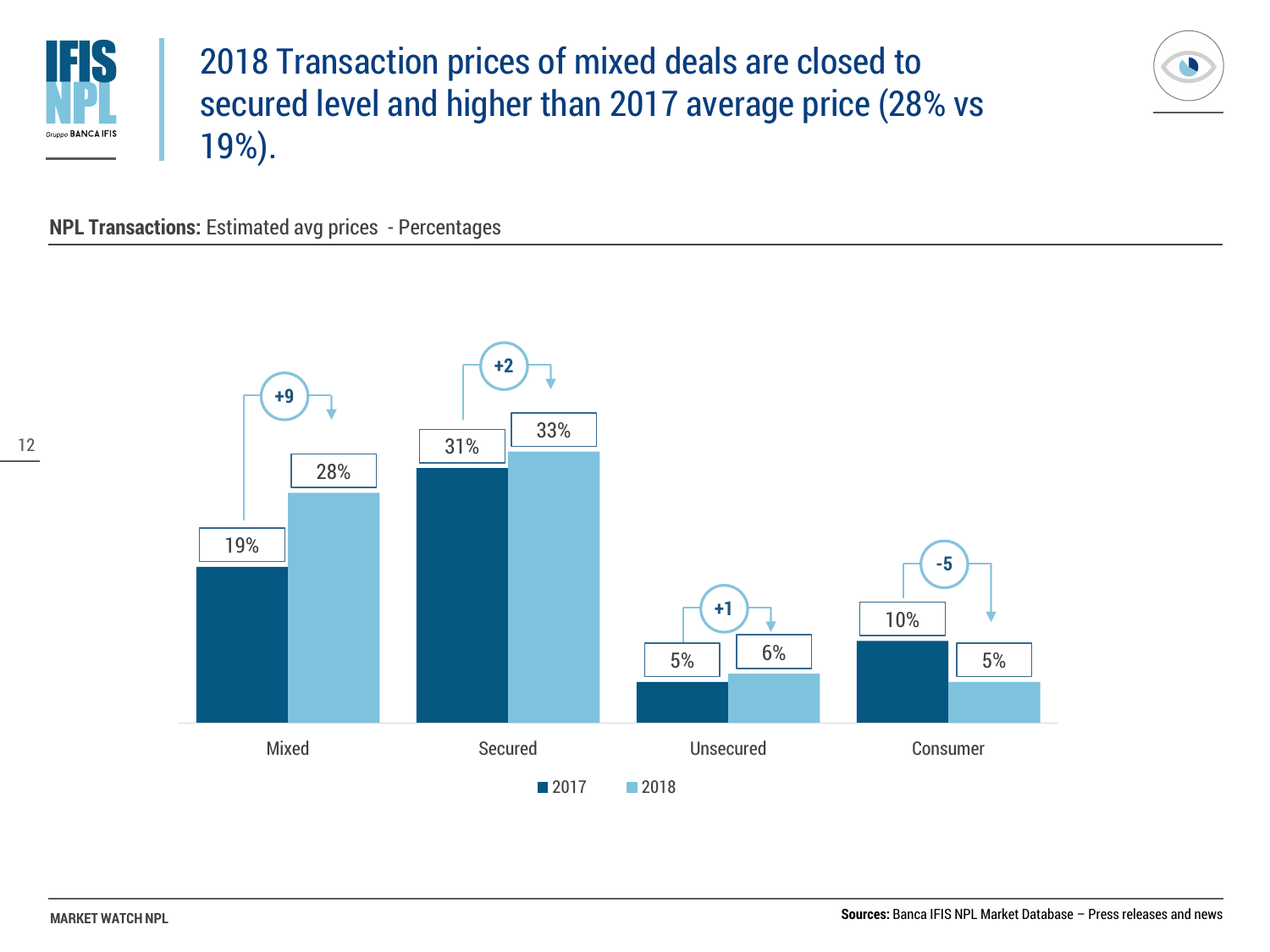

The highest percentage of Secured plus Mixed mostly Secured portfolios in 2018 was driven by the use of GACS scheme. So far we expect a lower percentage in 2019.

**NPL Transactions by portfolio type** - Bn€ and Percentages



**MARKET WATCH NPL**

**Sources:** Banca IFIS NPL Market Database – Press releases and news and Banca IFIS internal estimate

 $\bullet$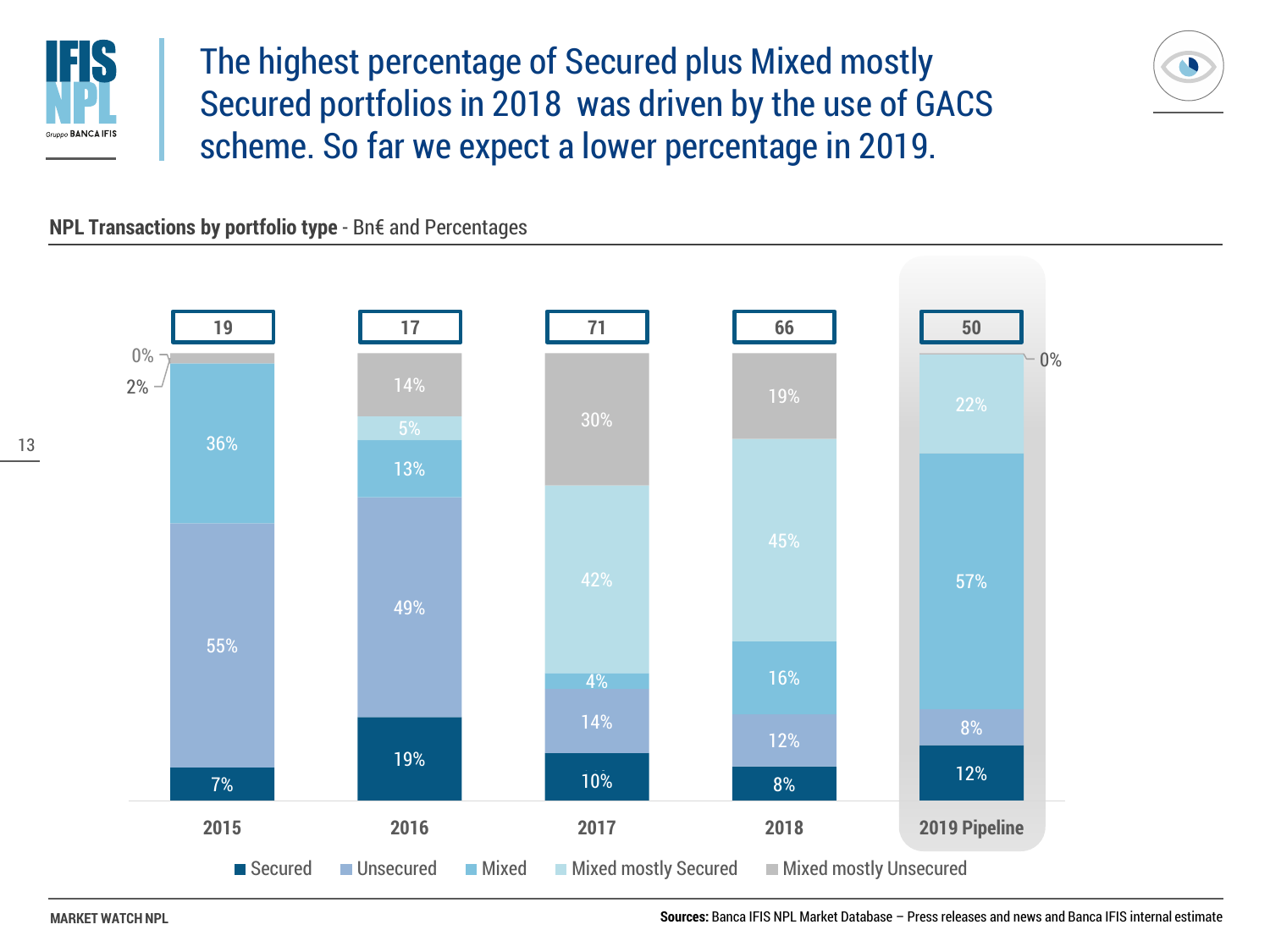

14

## The top 10 Sellers account for 77% of the 2018 total NPL disposals and the top 8 Buyers account for 57%.

#### **2018 Transactions Top Sellers -** Bn€







 $\bullet$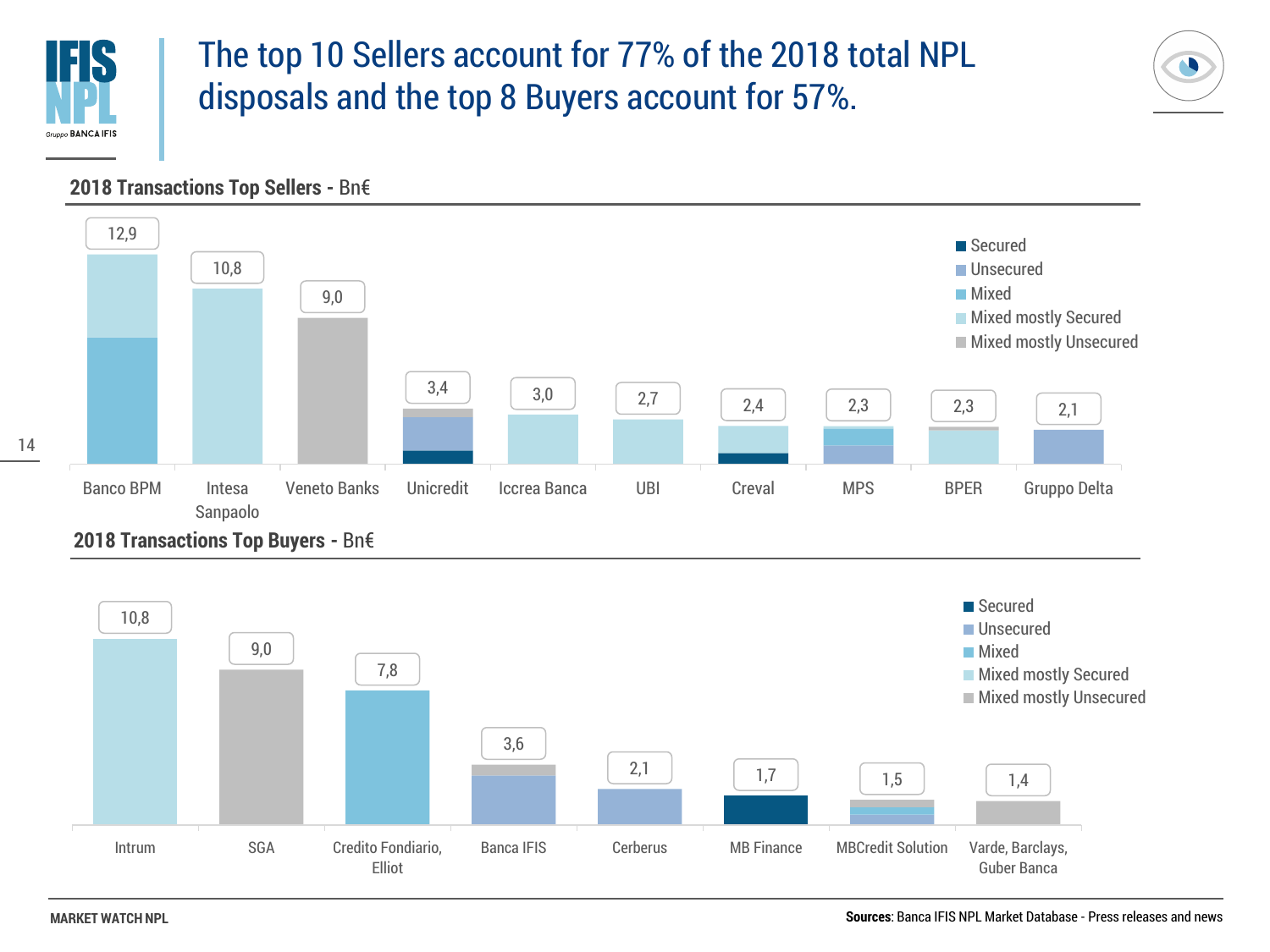

## 44% of the total volume of NPL sales in 2018 were through GACS securitization scheme.



#### 2018 NPL Transactions by disposal methodology - Bn€ and Percentages

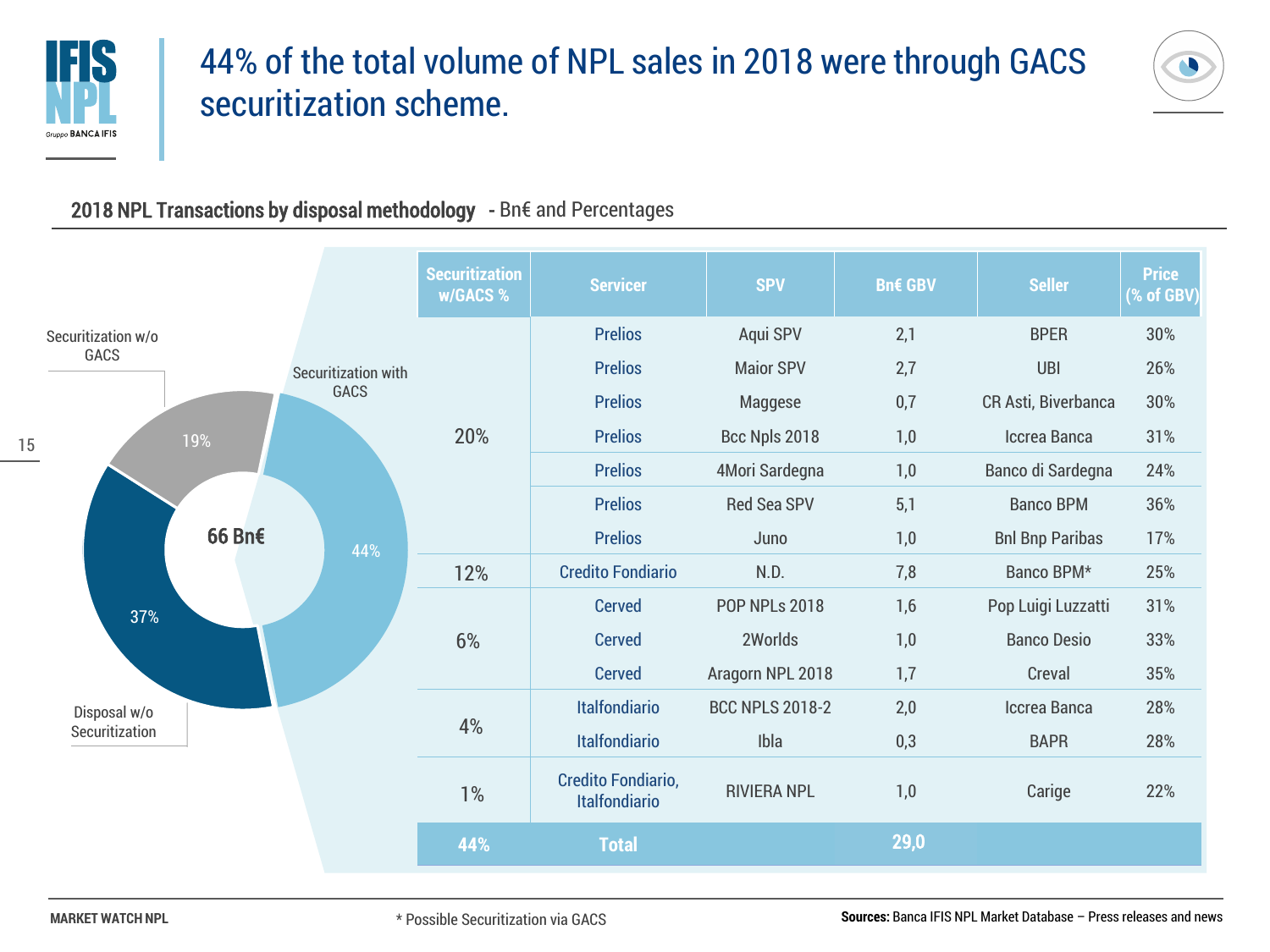

## 2019 pipeline estimate to date, shows an amount of 50 Bn€, of which 9,1Bn€ could be GACS-related.



#### **2019 Pipeline - NPL deals details** - Bn€

| <b>Seller</b>                            | <b>Project name</b> | <b>Ongoing</b>           | On plan                  | <b>Announced</b>         | <b>Bn€ GBV</b> |          |             |              |
|------------------------------------------|---------------------|--------------------------|--------------------------|--------------------------|----------------|----------|-------------|--------------|
| <b>Credit Agricole</b>                   | Poppy               | $\overline{\phantom{a}}$ | 6,0                      | $\overline{\phantom{a}}$ | 6,0            |          |             |              |
| <b>Intesa Sanpaolo</b>                   | Rep                 | $\overline{\phantom{a}}$ | 1,4                      | $\overline{\phantom{a}}$ | 1,4            |          |             |              |
| <b>Intesa Sanpaolo</b>                   | n.a.                | $\overline{\phantom{a}}$ | 4,2                      | $\overline{\phantom{a}}$ | 4,2            |          |             |              |
| <b>Unicredit</b>                         | Milano              | 0,8                      |                          | $\overline{\phantom{a}}$ | 0,8            |          | 9,1         |              |
| <b>Unicredit</b>                         | Sandokan II*        |                          |                          | 3,0                      | 3,0            |          |             |              |
| <b>Unicredit</b>                         | Amalfi              | 0,6                      |                          | $\overline{\phantom{a}}$ | 0,6            |          |             |              |
| <b>BPER</b>                              | n.a.                | 2,3                      |                          | $\overline{\phantom{a}}$ | 2,3            |          |             |              |
| <b>Banca Popolare di Sondrio</b>         | n.a.                | $\overline{\phantom{a}}$ | $\overline{\phantom{a}}$ | 2,0                      | 2,0            |          |             |              |
| <b>Christofferson Robb; Bayview</b>      | n.a.                | $\overline{\phantom{a}}$ |                          | 2,0                      | 2,0            |          |             |              |
| <b>REV Gestione Crediti</b>              | n.a.                | $\overline{\phantom{a}}$ | 1,5                      | $\overline{\phantom{a}}$ | 1,5            |          |             |              |
| <b>UBI</b>                               | n.a.                | $\overline{\phantom{a}}$ | 1,5                      | $\overline{\phantom{a}}$ | 1,5            | 50,1     |             |              |
| <b>Banche Popolari</b>                   | n.a.                | $\overline{\phantom{a}}$ | 1,0                      | $\overline{\phantom{0}}$ | 1,0            |          |             |              |
| <b>Gruppo Carige</b>                     | n.a.                | 1,0                      | $\overline{\phantom{a}}$ | $\overline{\phantom{a}}$ | 1,0            |          |             | 41,0         |
| <b>Cariparma</b>                         | n.a.                | $\overline{\phantom{a}}$ | 1,0                      | $\overline{\phantom{a}}$ | 1,0            |          |             |              |
| <b>Hypo Alpe Adria Bank</b>              | Terzo               | $\overline{\phantom{a}}$ | $\overline{\phantom{a}}$ | 0,8                      | 0,8            |          |             |              |
| <b>Cassa Centrale Banca</b>              | n.a.                | $\overline{\phantom{a}}$ | 0,7                      | $\overline{\phantom{a}}$ | 0,7            |          |             |              |
| <b>Banco Desio</b>                       | n.a.                | $\overline{\phantom{a}}$ | 0,5                      | $\overline{\phantom{a}}$ | 0,5            |          |             |              |
| <b>Unipol</b>                            | n.a.                | $\overline{\phantom{a}}$ | $\overline{\phantom{a}}$ | 0,4                      | 0,4            |          |             |              |
| <b>Banca Agricola Popolare di Ragusa</b> | n.a.                | $\overline{\phantom{a}}$ | 0,4                      | $\overline{\phantom{a}}$ | 0,4            |          |             |              |
| <b>Banca del Fucino</b>                  | $n.a.*$             | $\overline{\phantom{a}}$ | 0,3                      | $\overline{\phantom{a}}$ | 0,3            |          |             |              |
| <b>Banca Centro Lazio</b>                | n.a.                | $\overline{\phantom{a}}$ | $\overline{\phantom{a}}$ | 0,0                      | 0,0            | Pipeline | GACS        | Deal without |
| <b>Confidential</b>                      | n.a.                | 1,5                      | 0,4                      | 16,9                     | 18,8           | 2019     | requested** | GACS         |
|                                          |                     | 6,2                      | 18,9                     | 25,1                     | 50,1           |          |             |              |
|                                          |                     |                          |                          |                          |                |          |             |              |

\* Portfolio contains NPL and UTP

\*\* The GACS scheme runs out on 6 March 2019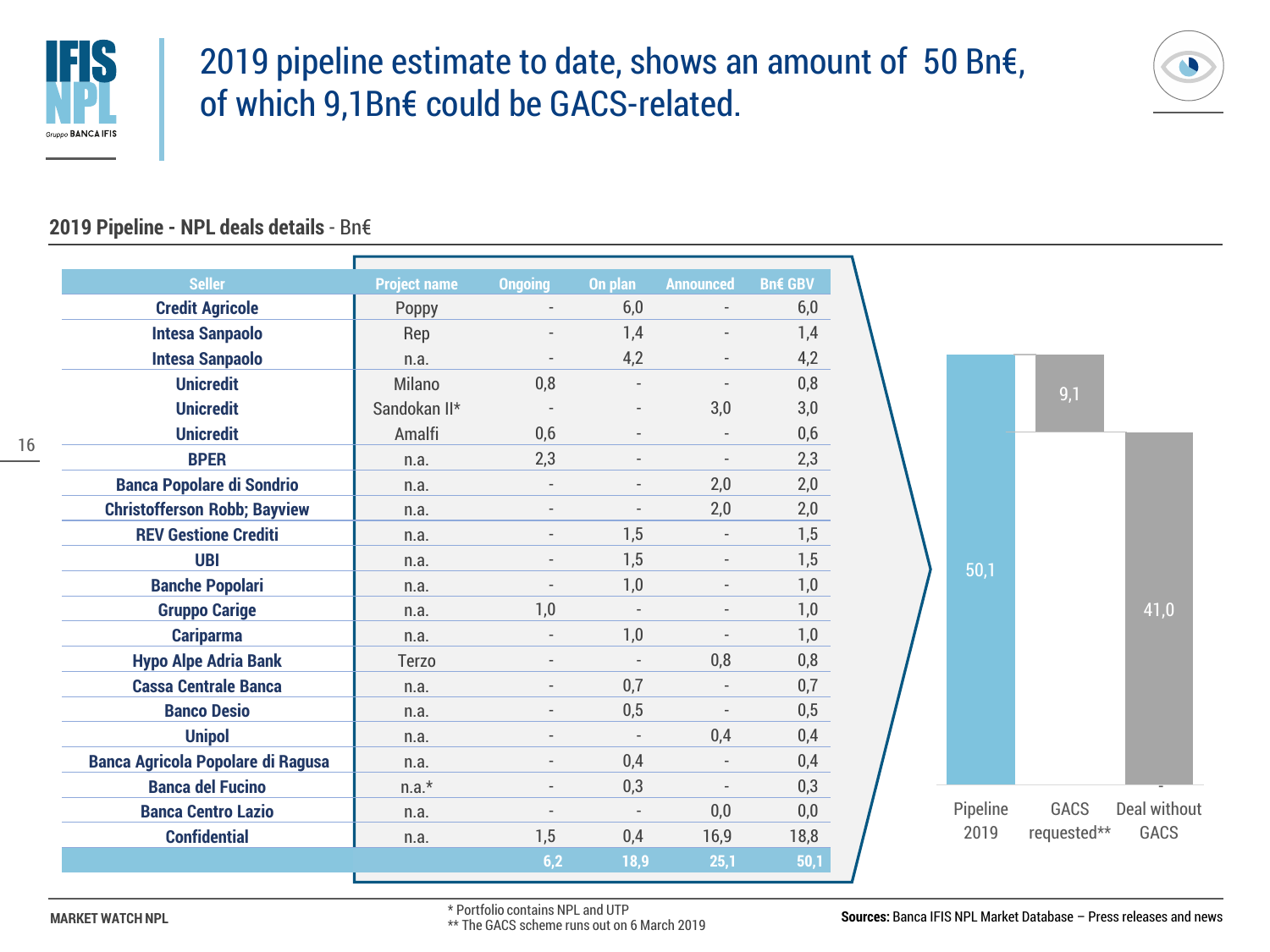

## UTP transactions reached 10 Bn€ mainly driven by Veneto Banks assets. So far in 2019 the disposal of 3 Bn€ UTPs is planned.



#### **UTP Transactions and Pipeline** - Bn€

|               |                        |                                          |                 | <b>SELLER</b>                                                                                                                      | <b>PROJECT</b>                                                                                         | <b>BUYER</b>                                                                                                              | <b>GBV</b>                             |
|---------------|------------------------|------------------------------------------|-----------------|------------------------------------------------------------------------------------------------------------------------------------|--------------------------------------------------------------------------------------------------------|---------------------------------------------------------------------------------------------------------------------------|----------------------------------------|
| $\frac{7}{1}$ | 10                     |                                          | <b>Actual</b>   | $\circ$ Veneto Banks<br>$\overline{\phantom{a}}$ Gruppo Carige<br>$\circ$ MPS<br>$\circ$ MPS<br>o Credit Agricole -<br>Cariparma   | $\circ$ n.a.<br>$\circ$ n.a.<br>$\circ$ Alfa 2<br>$\circ$ Alfa 2<br>o Valery                           | $\circ$ SGA<br>$\circ$ Bain Capital Credit<br>$\circ$ Algebris<br>$\circ$ GWM and Farallon<br>$\circ$ Bain Capital Credit | 9,0<br>0,4<br>0,3<br>0,1<br>0,5        |
| # Deals       | 2018<br>5 <sup>1</sup> | $\overline{3}$<br>2019<br>6 <sup>1</sup> | <b>Pipeline</b> | $\circ$ Intesa Sanpaolo<br>$\circ$ Intesa Sanpaolo<br>$\circ$ MPS<br>$\circ$ MPS<br>$\circ$ Gruppo Carige<br>$\circ$ Gruppo Carige | $\circ$ Levante<br>$\circ$ Luce<br>$\circ$ Morgana<br>$\circ$ n.a.<br>$\circ$ n.a.<br>$\circ$ Isabella | o Bain, Bayview<br>$\circ$ n.a.<br>$\circ$ n.a.<br>$\circ$ n.a.<br>$\circ$ n.a.<br>$\circ$ n.a.                           | 0,3<br>0,3<br>0,8<br>0,0<br>0,1<br>1,8 |

**MARKET WATCH NPL**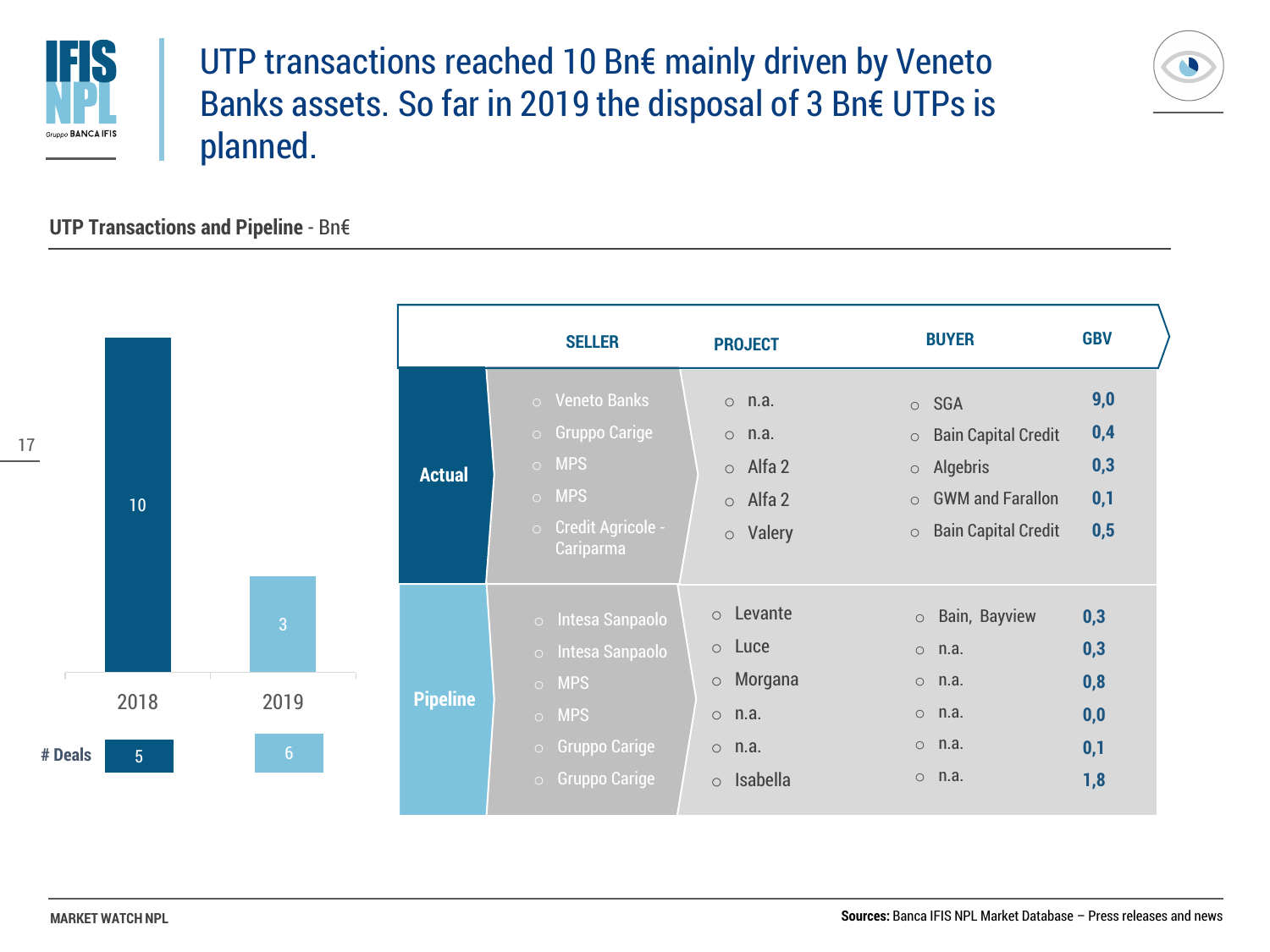



# **THE SHIFT ON CREDIT SERVICING**

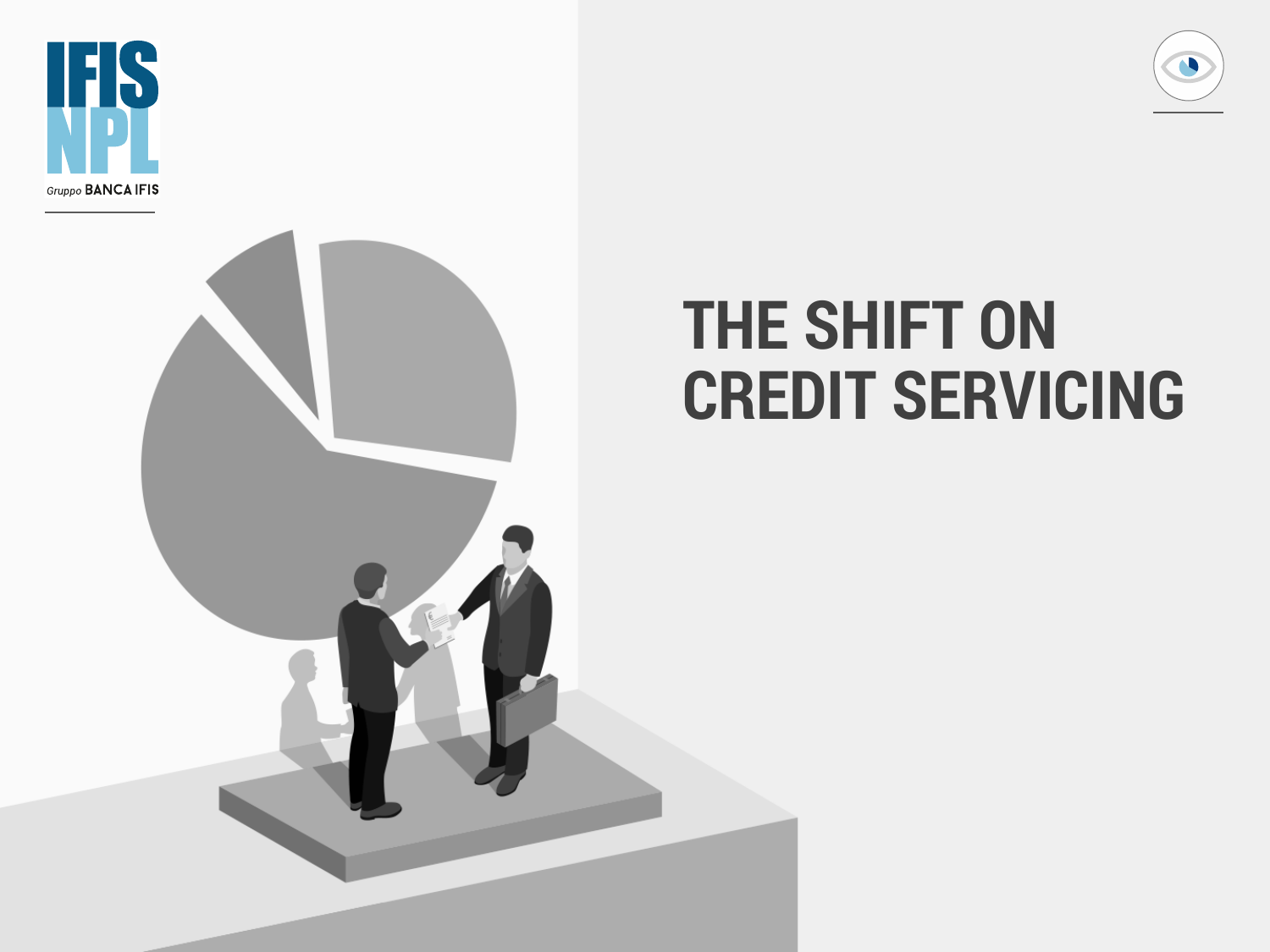

### Italy has 266 Bn€ of Gross NPLs to manage. Of these, 118 Bn€ is the amount on banks' balance sheets as of November 2018.

**Total Gross Bad Loan in Italy** - Bn€



- o 118 Bn€ is the amount of Gross Bad Loans on banks' balance sheets
- 155 Bn€ is the amount of NPL transactions (only primary market) from 2015 to November 2018
- o 7 Bn€ is the estimated recovery and final write-off on recovery related on NPLs transactions
- o 266 Bn€ is the net balance of NPL transactions, net secondary market and recoveries, plus Bank Gross Bad Loans and it represents the total NPL portfolios to be managed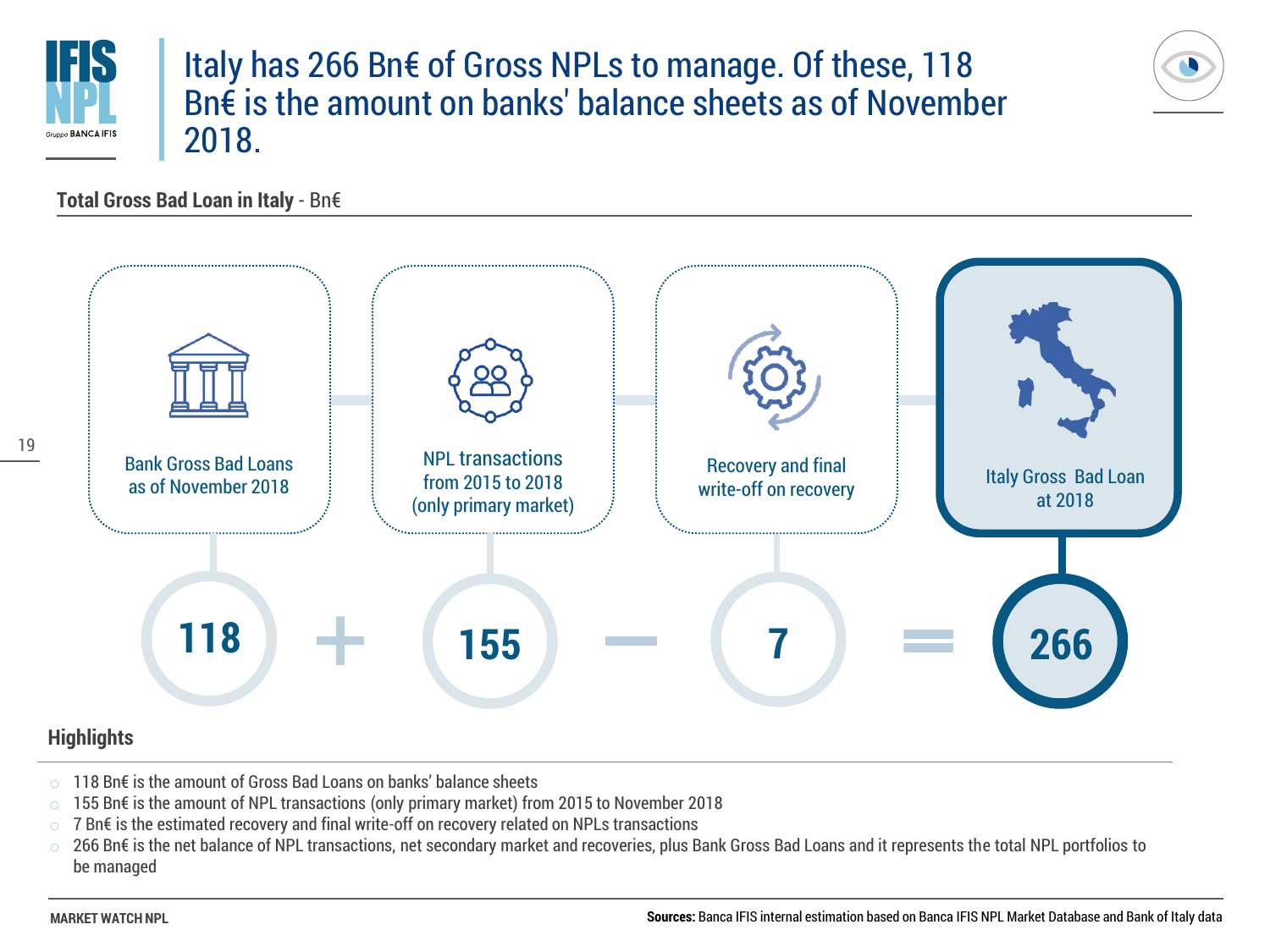

## Dimension makes the difference in achieving servicing performance.



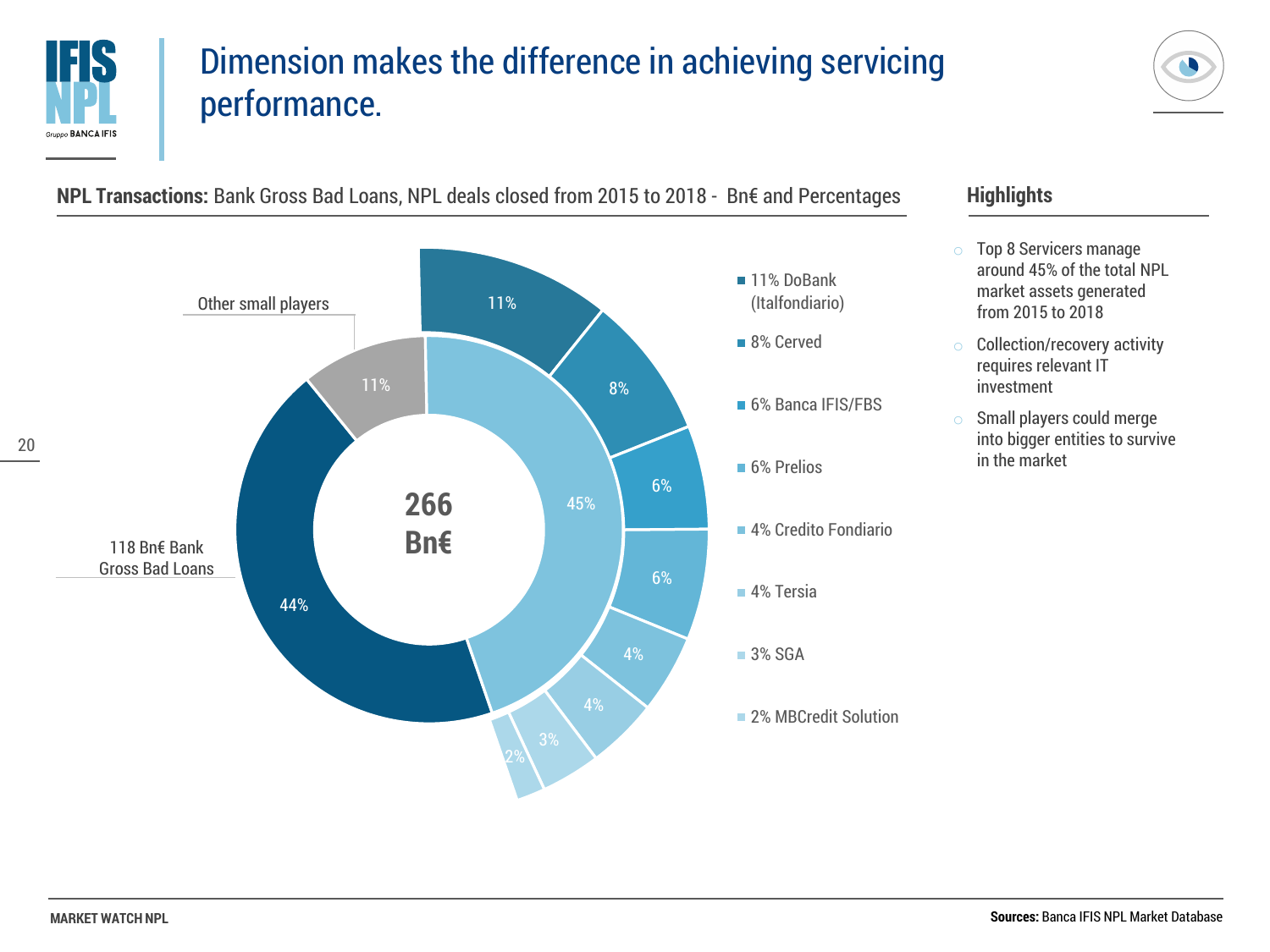

## Fewer servicers will manage the largest Italian NPL deals.



Banche Venete Intesa Sanpaolo BPM Unicredit (Fino) MPS Tersia Credito Fondiario Prelios PAM DoBank (Italfondiario) Cerved Juliet 9,0 10,8 7,8 5,1 3,4 14,3 8,0  $14,1$ **Large Deals 2015 - 2018 Size** - Bn€ **Servicers**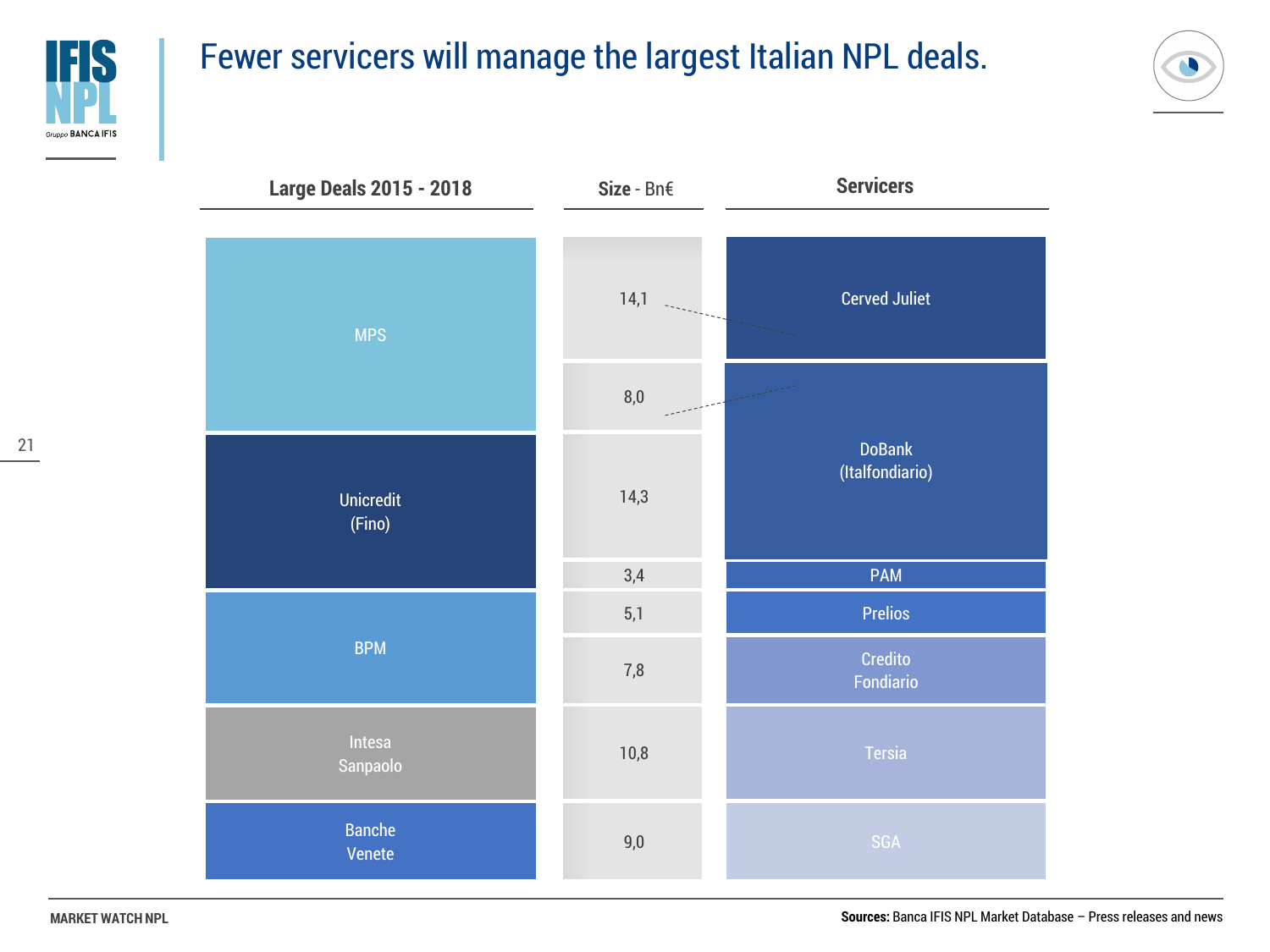

#### **General statement**

*This publication is edited by Banca IFIS. The information contained herein, obtained from sources believed to be reliable by Banca IFIS, are not necessarily complete, and their accuracy cannot be guaranteed. This publication is provided merely for purposes of illustration and information and does not in any way represent financial and investment advice.*